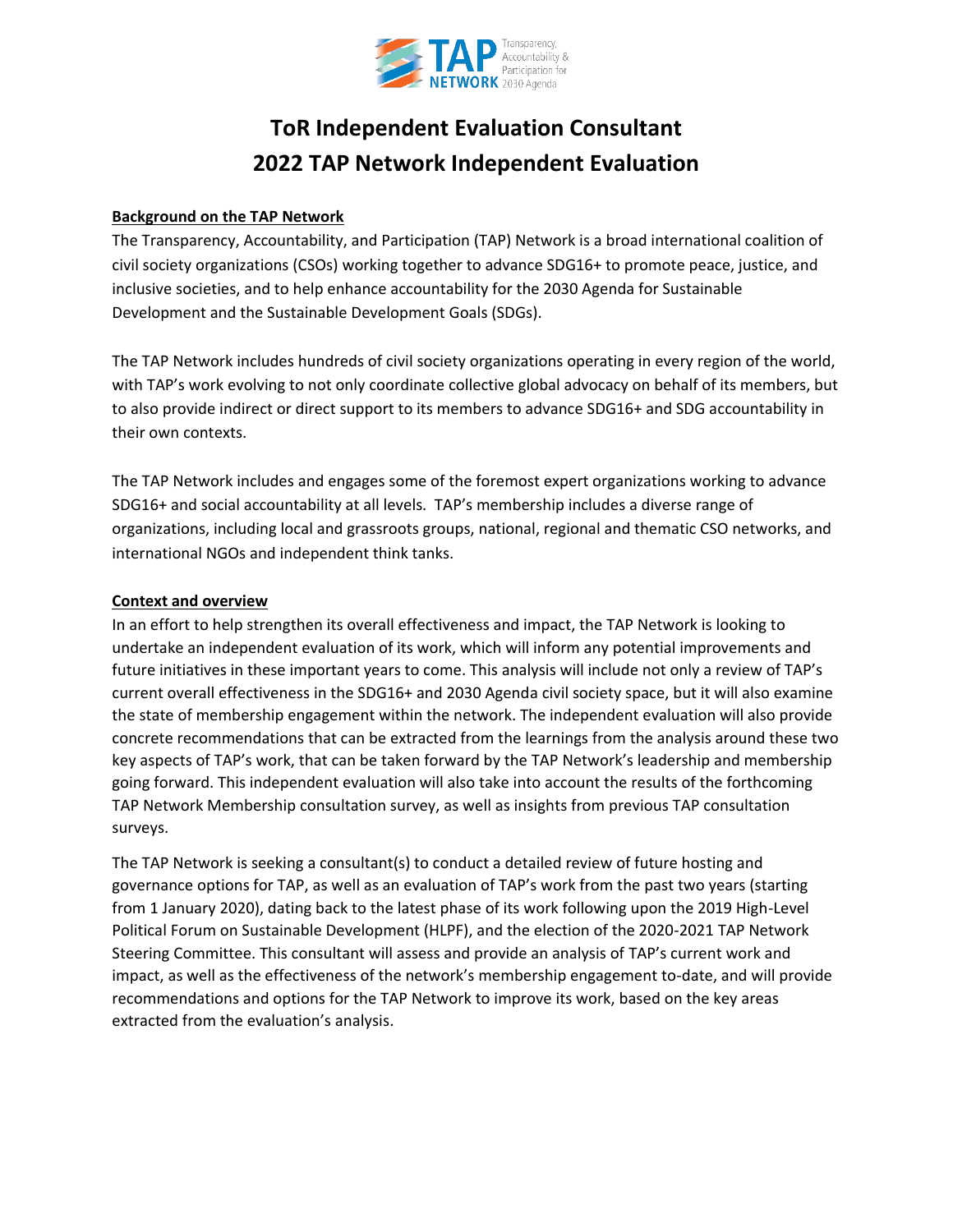#### **Objectives:**

- 1. To better understand the TAP Network's overall impact on the SDG16 and 2030 Agenda spaces, particularly since the end of 2019
	- $\circ$  How has the TAP Network made a positive or negative impact in the overall SDG16+ realm as it relates to advancing SDG16+ at the international level?
	- $\circ$  How has the TAP Network done in achieving its over-arching goals set out in the 2020-2022 Strategic Plan? And why has the TAP Network done well/poorly in relation to these strategic goals
- 2. To provide an assessment of how the TAP Network has fostered greater collaboration and coherence in the SDG16+ and 2030 Agenda spaces amongst civil society, including through the engagement of its membership
	- $\circ$  How has the TAP Network done in engaging with its membership and civil society more broadly, and what positive or negative impacts has it had in these spaces?
	- $\circ$  How can the TAP Network improve its structures, working methods or programmes to more effectively provide a platform for engagement, sharing, learning and advocacy amongst civil society?
- 3. Provide recommendations for the TAP Network's leadership and membership to take forward, related to the analysis of TAP's work
	- $\circ$  Taking into consideration the analysis of the TAP Network's programmes and impact, what has worked and what has not worked to-date? What areas can the TAP Network improve upon, or where should the TAP Network invest more time and focus on in its substantive work, and related to enhancing its Membership Engagement?
	- $\circ$  How can the TAP Network's new Strategic Plan from 2023 onwards reflect the learning from the impact analysis, and how can it provide a more explicit added-value to its membership?

## **Approach and Methodology:**

The TAP Network is flexible on a range of analysis and methodological approaches for this evaluation. However, we hope that the review will be undertaken with a multi-stakeholder and in a participatory manner, reflecting the diversity of its members, and primary focus on engagement with its membership. The evaluation will provide an analysis of TAP's work from 1 January 2020 to the present day.

This evaluation is expected to culminate into a written report to the TAP Network Steering Committee and Secretariat, and will ideally involve inputs including, but not limited to:

- Insights from the 2022 TAP Network Membership Consultation survey, and any other relevant consultations or surveys with TAP's membership
- Interviews with key members of the TAP Network's leadership, such as Steering Committee members or TAP Secretariat staff
- Interviews with key TAP Network partners in the SDG16+ space, including UN, government or other SDG16+ coalition partners or others
- Interviews with other key members of TAP's membership, as appropriate
- Reports to donors from the time period being analyzed